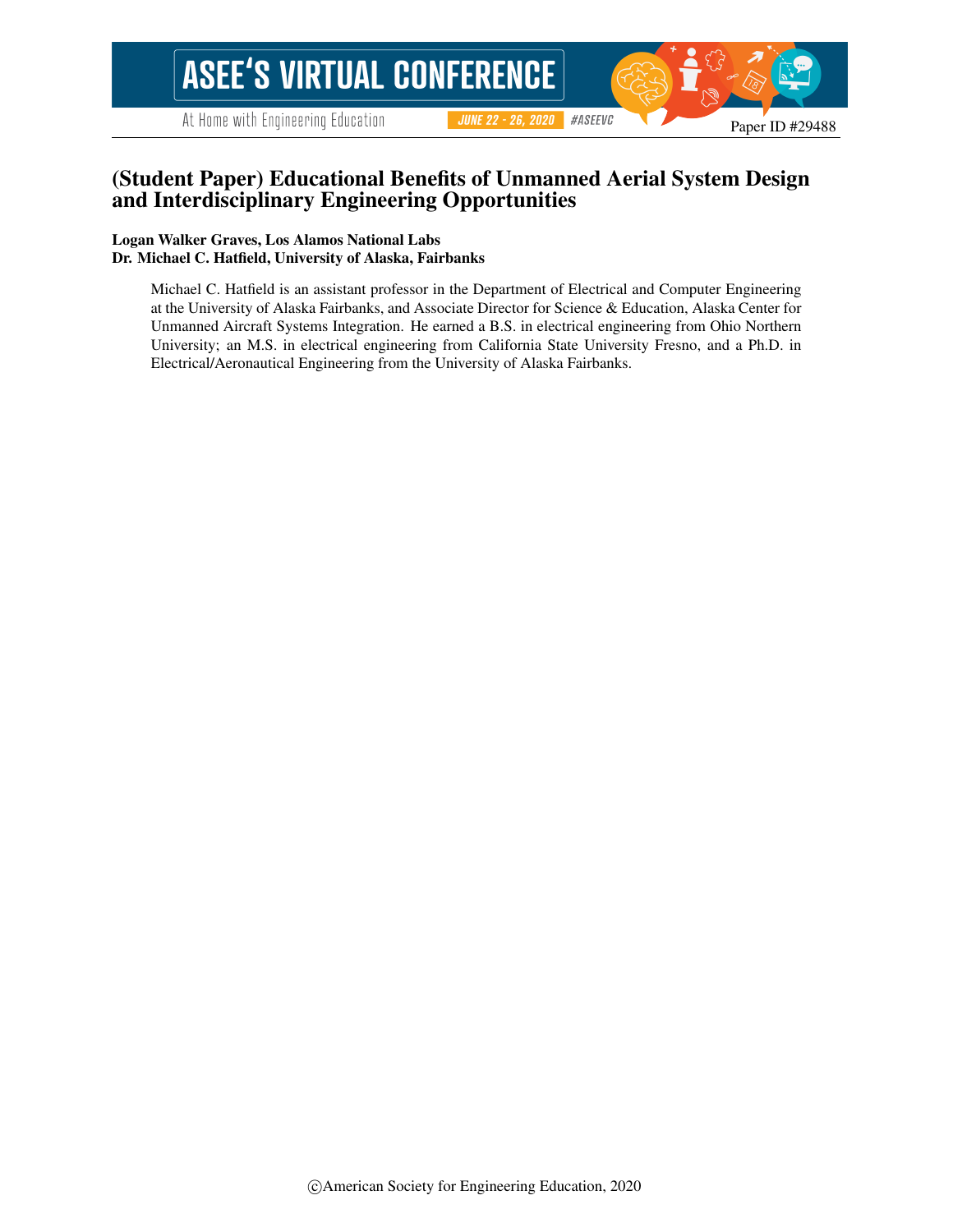# **Educational Benefits of Unmanned Aerial Systems Design and Interdisciplinary Engineering Opportunities**

#### **Introduction**

One requirement for an Engineering program to be accredited by the Accreditation Board for Engineering and Technology, Inc (ABET) is to "Provide both breadth and depth across the range of engineering and computer science topics…". This is often done through paper-based design projects where multiple aspects of a project will be theoretically designed but never implemented in the real world due to time and budget constraints, thereby denying students the actual experience of constructing a complex multidisciplinary project.

With the rise in availability and capability of Unmanned Aircraft Systems (UAS) there is an opportunity to further expand their use for the purpose of education and scientific research. This provides a means to not only introduce and familiarize students with the theoretical engineering design process, but also to provide the opportunity to implement and field-test those designs in a way that is informative and engaging for the student. Not only does the UAS itself provide a platform for in-depth learning about various engineering disciplines (eg, power, computer, and aeronautical engineering), but the ability to integrate various payloads into the UAS provides a way to incorporate systems engineering and other scientific disciplines into the learning process, giving students exposure to broader and more practical perspectives that they might otherwise have missed when working on strictly theoretical designs.

This paper focuses on the educational benefits of UAS design and related aerospace academics, culminating in the design of a UAS system. This system provides the capability for autonomous precision landing on an Unmanned Ground Vehicle (UGV) in the absence of Global Positioning Satellite (GPS) signals for the purpose of automated recharging of onboard batteries and data collection storage. This paper outlines the wide array of engineering disciplines that these platforms touch upon, and highlights some of the tangible benefits accrued by students implementing a project in a real-world environment.

This particular project is just one piece of a much larger, complex endeavor that has had multiple students work on various systems in support of the overall mission design. The primary mission was to design and build a paired UGV/UAS platform capable of autonomous operation in a GPSdenied environment, specifically to support search and rescue operations inside of a building or mine shaft (described in more detail below). However, the design was also implemented in such a way as to not be unnecessarily limited by the initial mission goals, but to also be easily adapted towards other uses, such as static remote data collection stations or long distance operations that would otherwise require human intervention for UAS charging and piloting support.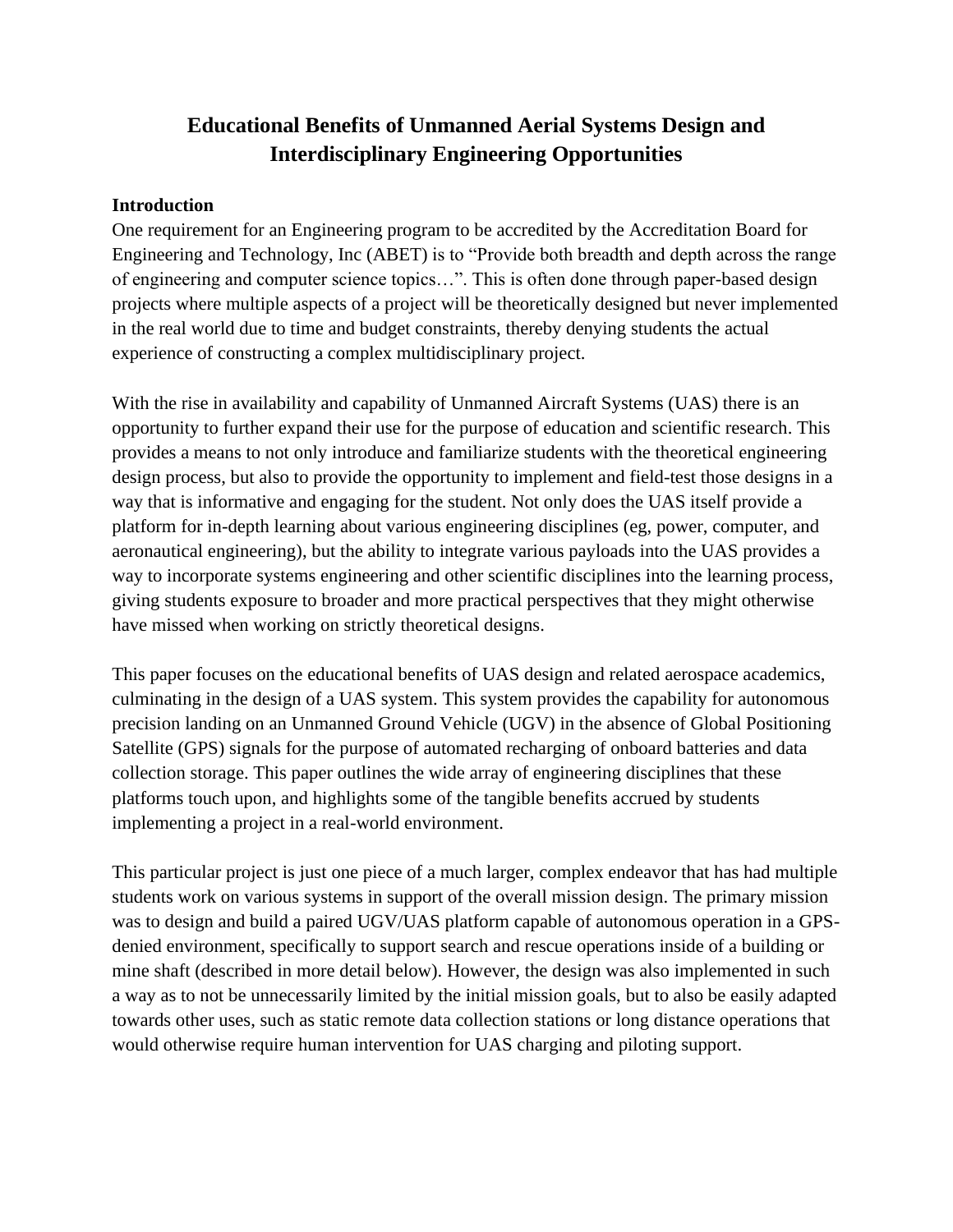This paper is not meant to describe the entire UAS/UGV system design in detail, but to highlight how a specific subset of the overall system requirements was satisfied within the context of the larger mission goals. The entire system (UGV autonomous operation, UAS automated charging, UAS automated landing, UAS interior pathing and object avoidance, UAS to UGV data transfer) is much too broad and intricate to be encompassed by one student's work and by necessity must be a collaborative effort between several disciplines and sub-disciplines of engineering.

However, the complexity and multi-student contribution aspects are seen as benefits and not a detraction from the educational value of this project. Not only does it provide an opportunity for interdisciplinary engineering, it also forces each student to incorporate their piece of the project into the larger design and not just look at a single system in an educational vacuum. Learning to work as a part of a larger team in a long term project such as this is invaluable for an engineer's career as projects and designs in industry and laboratories are often multiple year collaborations that a single semester long class cannot adequately replicate.

#### **Aerospace Opportunities in Small Schools (Senior Author Perspective)**

Small universities and colleges are often limited in their ability to offer meaningful opportunities in systems engineering or multidisciplinary engineering endeavors. A lack of faculty, material resources, and students can all too often hamper efforts to institutionalize such experiences. However, the existence of even a few meager aerospace-related pieces of a puzzle – a work experience as an undergraduate, an academic course, a graduate research project, a design team, or a user agency with real-world needs – can sometimes combine to provide the perfect set of experiences and opportunities for a motivated student to wildly succeed in following their passions and in making a difference.

The remainder of this paper is dedicated to describing one example of how individual opportunities, even as 'one-off' offerings for the school, can have a dramatic impact on the student, the school, and on users wrestling with real-life problems. From that perspective, this effort is about much more than providing the design of a single engineering project which satisfied a challenging technical requirement. More to the point, this paper is meant to outline how such an opportune experience can provide students with a profound sense of pride and increased confidence resulting from reaching beyond their own pre-existing bubble of technical competence. It is this author's hope that the example described below may serve as motivation to other faculty considering whether to invest their valuable time and efforts into new aerospace/ interdisciplinary courses and experiences.

#### **Educational Benefits of UAS Engineering, One Author's Journey**

It is not often that an engineering project of any size and scope pertains to just a single discipline – they often encompass many engineering and scientific disciplines. This was particularly apparent during my education while working on UAS projects. In my own case I was able to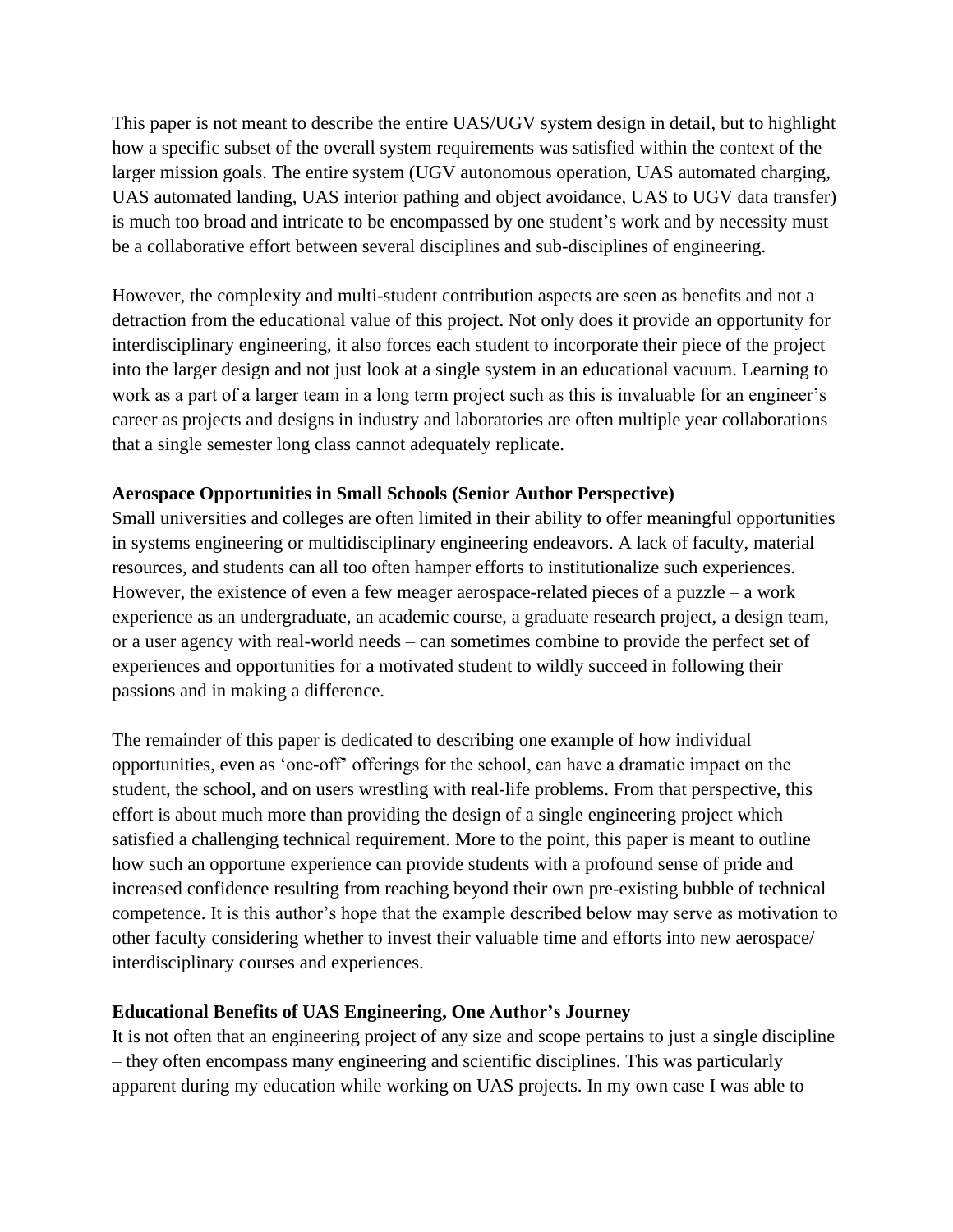start during my sophomore year, working with a mechanical engineering student to design and build a modular UAS to support arctic research operations out of the University of Alaska Fairbanks (UAF) Poker Flat Research Range (PFRR). During the design phase of the project we met with a range of researchers and users, including biologists interested in counting birds and sea life, geologists looking into cataloging soil erosion rates, and state agencies looking to supplement wild fire monitoring and search and rescue operations. We needed to take into consideration the range of capabilities necessary to support such a wide variety of needs in a way that remained economical.

This design process was extremely valuable not only because it gave an idea of the specific uses that such a system would need to supply, but it went beyond a standard engineering lab or classroom project where such considerations would be hard to emulate. Our findings were presented, funding was secured, and we designed and constructed a prototype hexacopter, which would become named the Alaska Center for Unmanned Aircraft Systems Integration (ACUASI) "Ptarmigan" UAS. Over the next several years more aircraft based on this design were constructed and grew into a fleet of 5 aircraft being used as the main operational aircraft for ACUASI.

Later, in my undergraduate program, I had the opportunity to build upon the lessons learned during this project by taking an Aerospace Systems Engineering class. This class focused on the design and construction of two systems, based on DJI's S900 and S1000 UAS airframes. We worked closely with ACUASI to determine how to design systems that would support realistic UAS use and operations. Because of my previous design work, I functioned as a project manager for the class, determining timelines for design and construction that fit within the semester long timeframe for the class, and forming teams of students to tackle the multiple subsystems involved. We designed communication and control systems, integration circuit boards, power consumption and battery health monitoring, designed and 3D printed weatherproof cladding, performed cold weather battery testing, developed data collection and management plans, and studied FAA regulations on small sized UAS use and restrictions.

While the class consisted of multiple disciplines of electrical and mechanical engineering students, specific effort was made to make sure that every student, no matter the discipline, understood and had the opportunity to contribute to every individual component and process involved in the design, construction, and use of the UAS. In addition, every student was able to get hands-on time using the system, being able to operate the finished product themselves in a controlled environment at the end of the class. I was able to contribute to future versions of the same course, which helped not only reinforce the engineering concepts, but also gave me valuable experience in project management.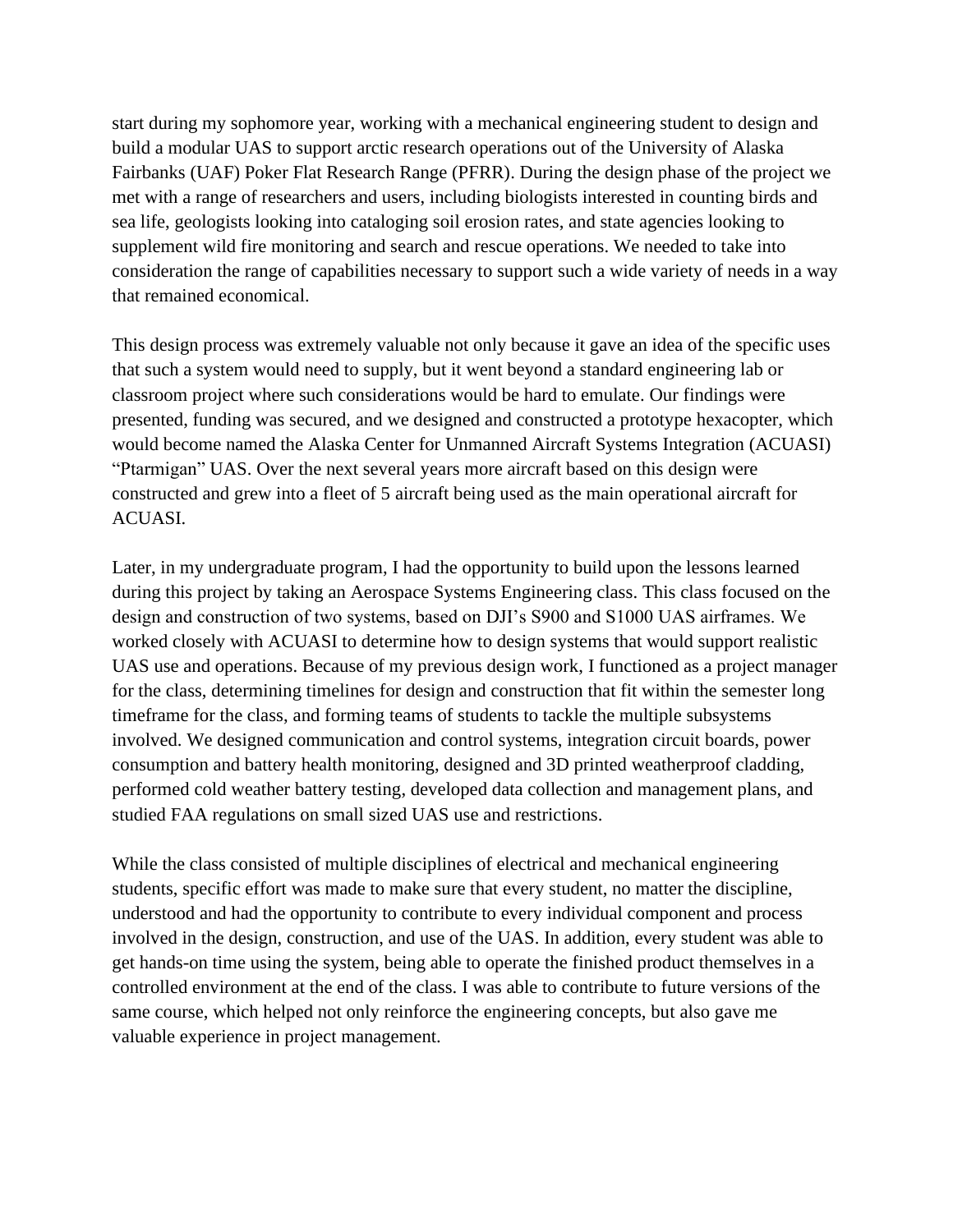#### **Project Inspiration and Development**

This experience working with and designing UAS gave me the opportunity to work with ACUASI during my undergraduate and graduate degree programs, and eventually as a full-time engineer after graduating from my master's program. The work with ACUASI during my undergraduate program led to the idea for the focus of my master's project, a paired UAS/UGV system capable of autonomous landing and remote operation. This was an ongoing mission need of interest to the mining community and it fit well with my previous electrical engineering courses and UAS experience. A simple graphic representing this mission type is shown below (taken from another UAF graduate student project focused on UAS/UGV-to-personnel communications link) [1].



**Figure 1: Conceptual diagram depicting UAS/UGV paired operations in mine rescue operations**

UAF has been developing a novel capability consisting of UAS/UGV paired operations to support the rescue of trapped miners in an emergency situation. A UGV which is capable of operating for 4-8 hours is used to carry a UAS down into the mine tunnel network to locate trapped miners. If the UGV is unable to make contact due to cave-ins or obstructions, the UAS may be utilized to make contact. The UGV is equipped with a charging base to recharge the UAS for multiple flights, as well as serving as a communications link to the outside world. In addition to this aspect of the project (autonomous landing of the UAS on the UGV), several other technical challenges have had to be tackled for this system to become viable, some of which are still being worked on at this time (eg autonomous navigation and obstacle avoidance for both the UGV and UAS individually, real-time communications with the ground control team).

In addition to the mine rescue application, the capability for autonomous UAS landing operations at a precise location was of broader interest. While working with ACUASI, we were often limited in our operations by the need for a static home base to pilot the aircraft from and have it return to for swapping batteries when they ran low during a mission. Oftentimes we would have to extend operations for several days, operating from a slightly different location each day to cover the necessary area for the data collection. This severely limited the operational range of the aircraft, and as a result, the speed and economy with which we could gather data.

It became apparent that in order to extend the functionality of UAS systems a mobile (or in some cases static emplacement for longer term missions) automated landing and recharging platform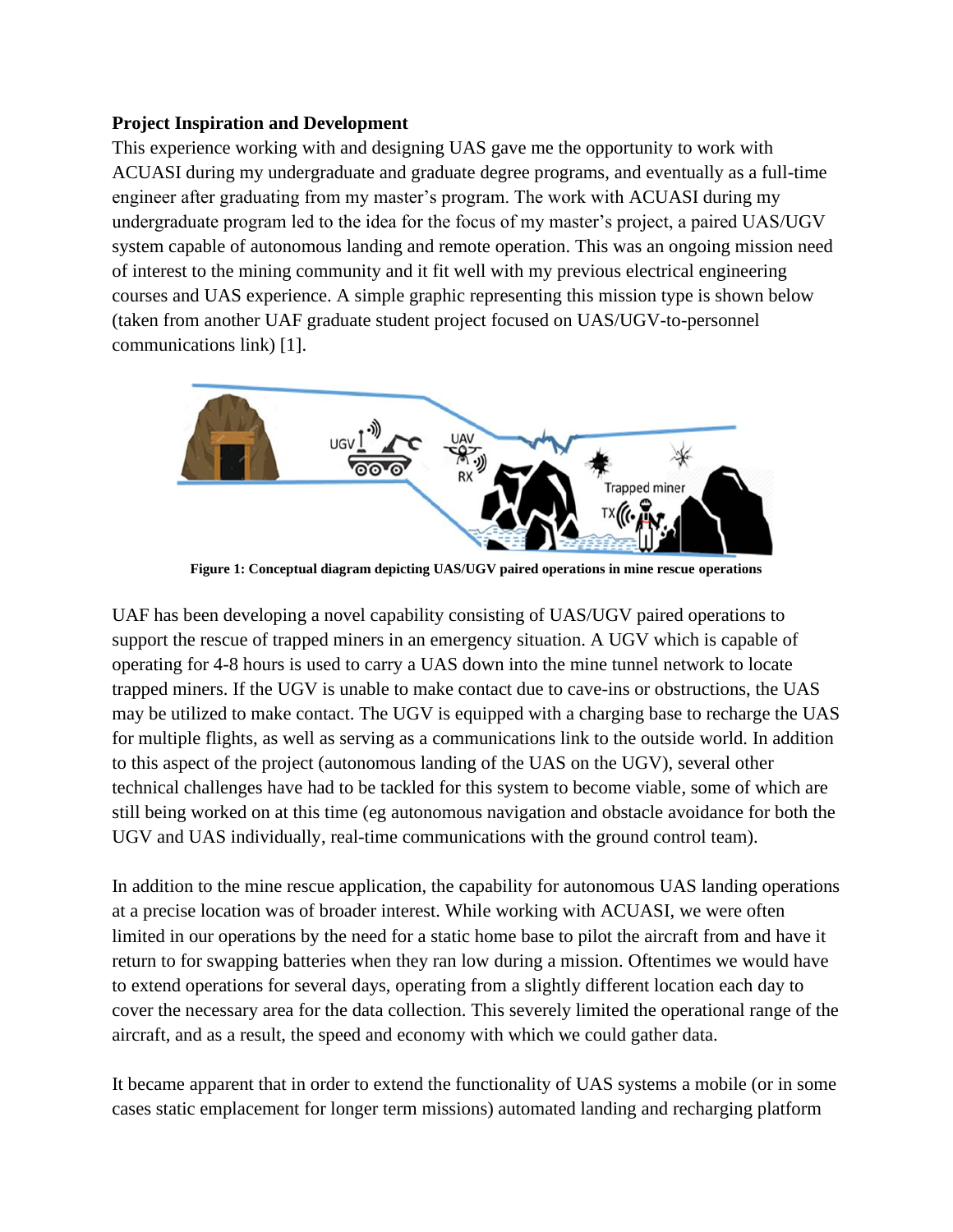was necessary. Without prohibitively expensive precision systems, the GPS network was determined to not have the precision and reliability to support this kind of system. In addition, there were missions being considered, such as inside of a building or mine, where GPS signals are unavailable. I had previously taken a class in image processing which led to the idea for having an optically based tracking system. This would have the added benefit of having as small as possible impact on the weight and power consumption onboard the UAS itself, only needing a pair of lightweight LEDs on the aircraft, with the bulk of the system being on the UGV or ground platform. Work was initially done with a mechanical engineering graduate student to design and construct the charging dock and interface, working out how precise of a landing was necessary and how to secure the UAS to a platform reliably.

Without the entirety of my previous education in working with other engineering disciplines (scoping and designing UAS systems, project management of complete UAS system design, and practical field operations), I don't see how I would have been able to even envision this project, let alone see it through to a fully realized and functional design. The fundamentals learned through the normal course of an electrical engineering program are of no doubt essential, but no amount of classes in circuit theory or command and control systems would have given me the same breadth of experience that working on and with UAS systems has provided.

#### **Additional Uses of Design**

The potential applications of a paired UAS/UGV system such as this one extend beyond the initial intended design. This specific system was designed for use in mine rescue operations, to be sent into an underground environment to assist with search and rescue of personnel and atmospheric assessment of difficult to reach or potentially dangerous environments. It could be expanded to be used in surveillance of pipeline infrastructure, like the Trans-Alaska Pipeline, where the long length prohibits static base station operations and a mobile communications and charging platform would be needed to extend the reach of any UAS based data collection. Paired operations would be useful in rural road grade assessments, such as in Alaska where there are thousands of miles of rural roads that are constantly shifting due to impacts from permafrost.

The concepts and components of this design would also be of use in other operations that don't need a mobile platform, where a human pilot might not be economic or feasible. Periodic missions such as monitoring of glacial flows, river breakup, shoreline sea ice monitoring, or wildlife monitoring would otherwise require constant visits but with a system that can takeoff, fly a mission, land precisely, and charge autonomously, a person wouldn't need to be involved nearly as often. With solar cells for power and a microwave or satellite data connection, a system could be left alone for months or years, providing a great boon of scientific data for a much smaller economic impact, making the ability to collect data more widely accessible.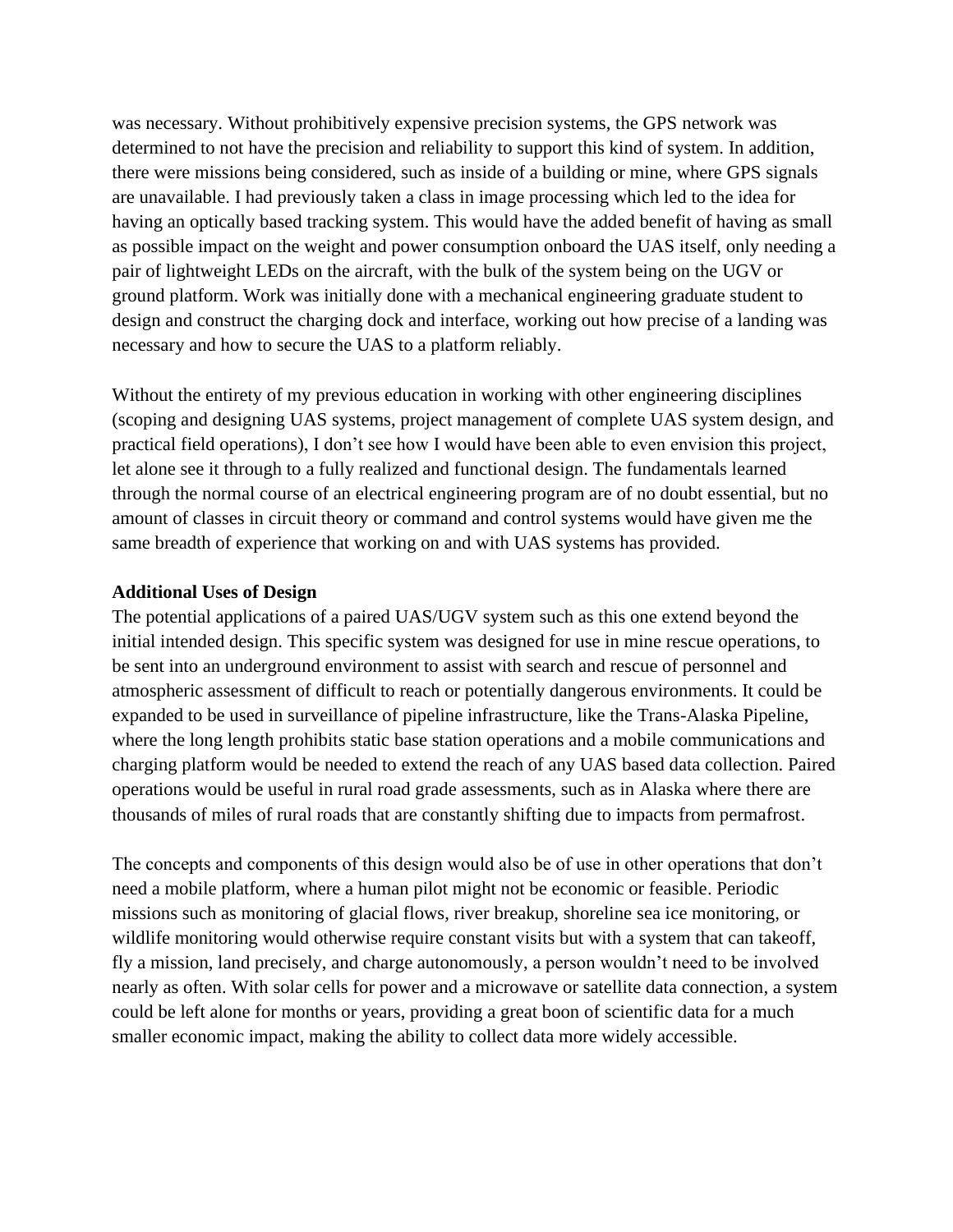

**Figure 2 - Husky with UAV Side View**

#### **System Overview**

The system itself consists of a Clearpath Husky UGV that has been modified to include a landing/charging platform for a UAV that has been adapted to interface with the charging platform. There are 4 conical receptacles in the landing platform which are used to guide the landing legs of the UAV onto the connections that charge the onboard batteries of the UAV after flight operations. The landing docking/recharging systems was created by another graduate student as their thesis project [2]. The onboard batteries for the UAV are then charged from supplemental batteries carried by the UGV, allowing for multiple flight operations in a shorter time period than would be necessary if the UAV had to return to a central location to recharge after flights.



**Figure 3 - Husky with UAV Top View, Bottom View of UAV with Tracking LEDs**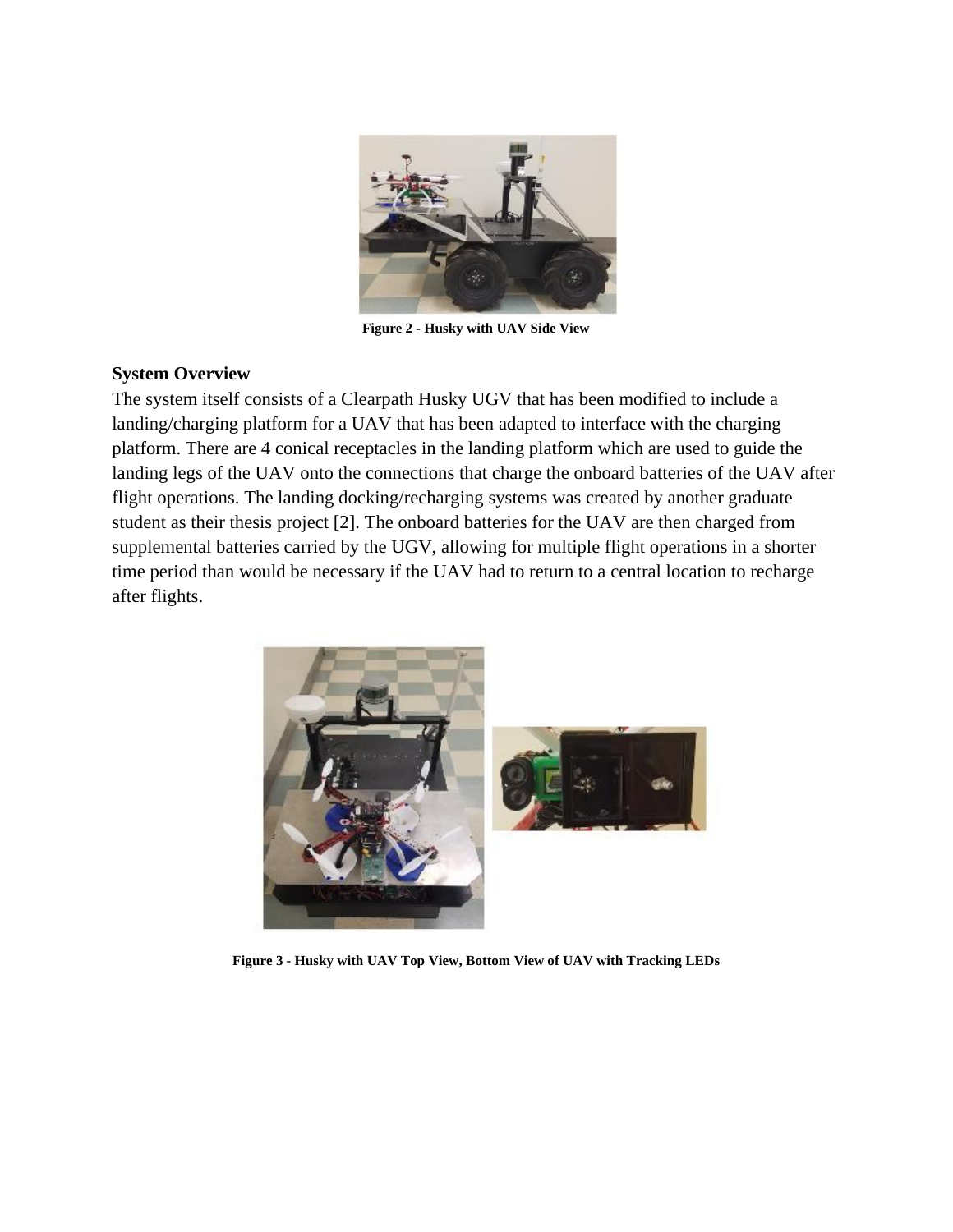

**Figure 4 - UGV Functional Diagram**



**Figure 5 - UAS Functional Diagram**

The RaspberryPI is mounted to the landing platform, with the IR camera being mounted centrally between the 4 landing cones. The UGV supplies USB power to the RaspberryPI without the need for modification. The RaspberryPI is connected to an RFD900+, a 1 W, 915 MHz, serial modem, which transmits the flight control commands to the UAV while in flight. The program running on the RaspberryPI is able to send between 5-7 command updates per second to the UAV. The command update rate is limited by how fast the RaspberryPI can capture the image, mask the image, then calculate the position of the LEDs on the  $(x,y)$  plane of the image frame.

The UAV is a quadrotor UAV based on the Pixhawk Autopilot system using a DJI 450 ARF frame. It is powered by a 4S, 5200 mAh Li-Po battery. The UAV has been modified with a plastic plate attached underneath on which the tracking LEDs are mounted. The plate extends 15 cm off the front of the aircraft, with the IR LED mounted in the center and the blue LEDs mounted 10 cm further towards the fore of the aircraft. A RFD900+ serial modem is attached to the Pixhawk to receive flight control commands from the RaspberryPI.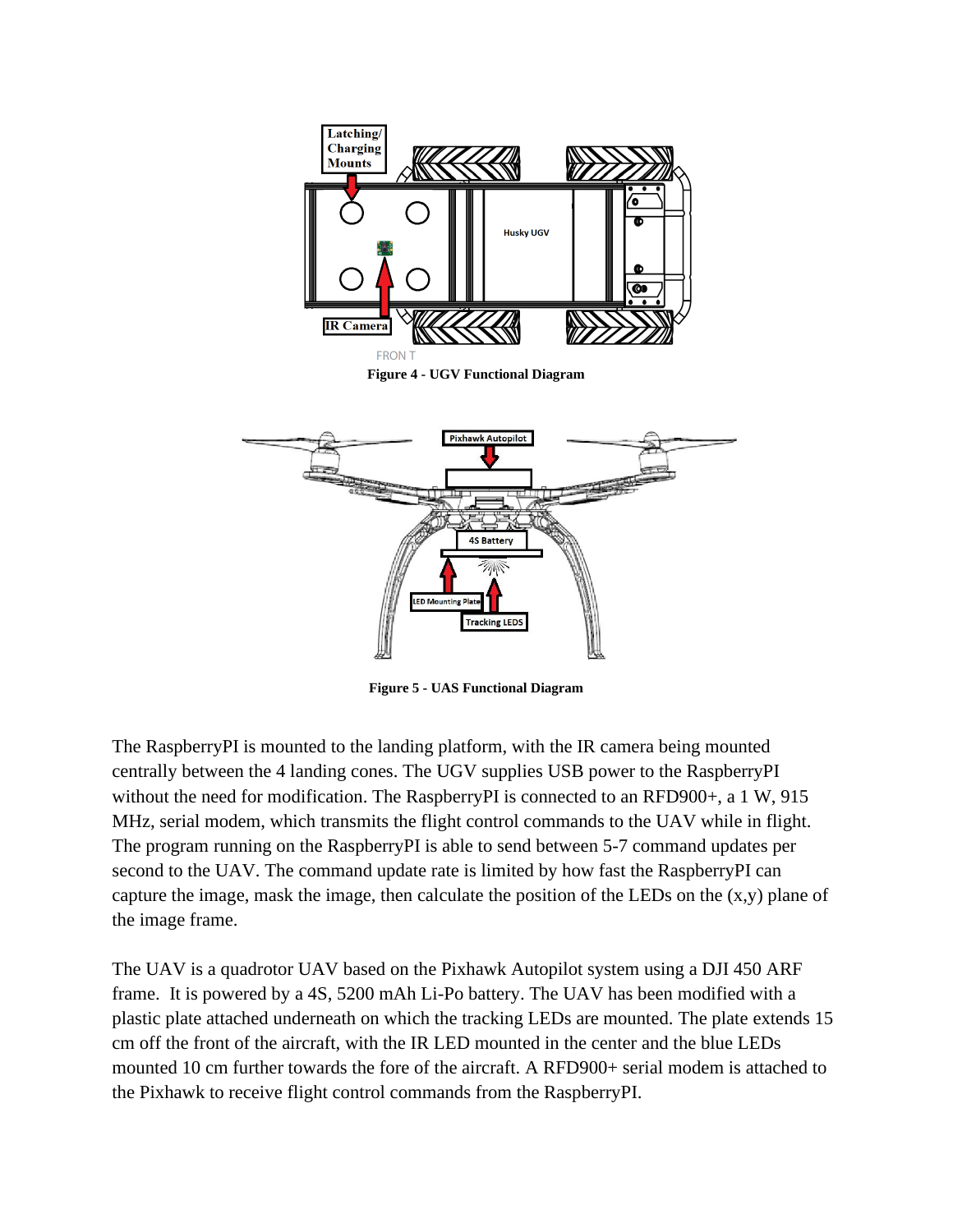This radio is in addition to the standard telemetry radio on the Pixhawk, used for UAV to Ground Control Station (GCS) communication. The same radio could be used for both GCS communication and control commands from the RaspberryPI, but this would require sending the RaspberryPI commands through the GCS computer, as well as the responses to queries of UAV flight mode and altitude. This method was not used because of the increased lag and unnecessary complexity this would introduce to the system.

#### **System Components**

**Raspberry PI 3 Model B+**



**Figure 1 - RaspberryPI Model3 B+**

The RaspberryPI Model3 B+ is a microcomputer based on the Cortex-A53 (ARMv8-A) 64-bit instruction set [3]. It features the Broadcom BCM2837BO quad-core processor at 1.4 GHz. It is equipped with 1GB of LPDDR2 SDRAM, a 2.4GHz and 5GHz IEEE 802.11.b/g/n/ac wireless LAN, a Camera Serial Interface (CSI) port for the RaspberryPI NoIR camera, and a MicroSD port for storage. It is running a modified version of Debian called Raspbian, which has been optimized to run on the RaspberryPI. This operating system also provides functionality specific to the RaspberryPI, in the case of this project support for the RaspberryPI NoIR Camera interface. All programming for this project was done in Python v2.7.13.

The RaspberryPI Model3 B+ was chosen for this project for multiple reasons. It is a very small device, which makes it easy to mount and install in the limited space available in the UGV. It has low-power consumption, with max power consumption being around 5 W, which is negligible when being powered from the 480 Wh batteries on the UGV. It has a dedicated interface for the RaspberryPI NoIR Camera, allowing much faster image acquisition than when using a camera through a separate interface, such as USB. The RaspberryPI is also inexpensive, with a MSRP of \$35, making it very desirable for its capabilities when compared to the price for similar functionality from a laptop or other computer system.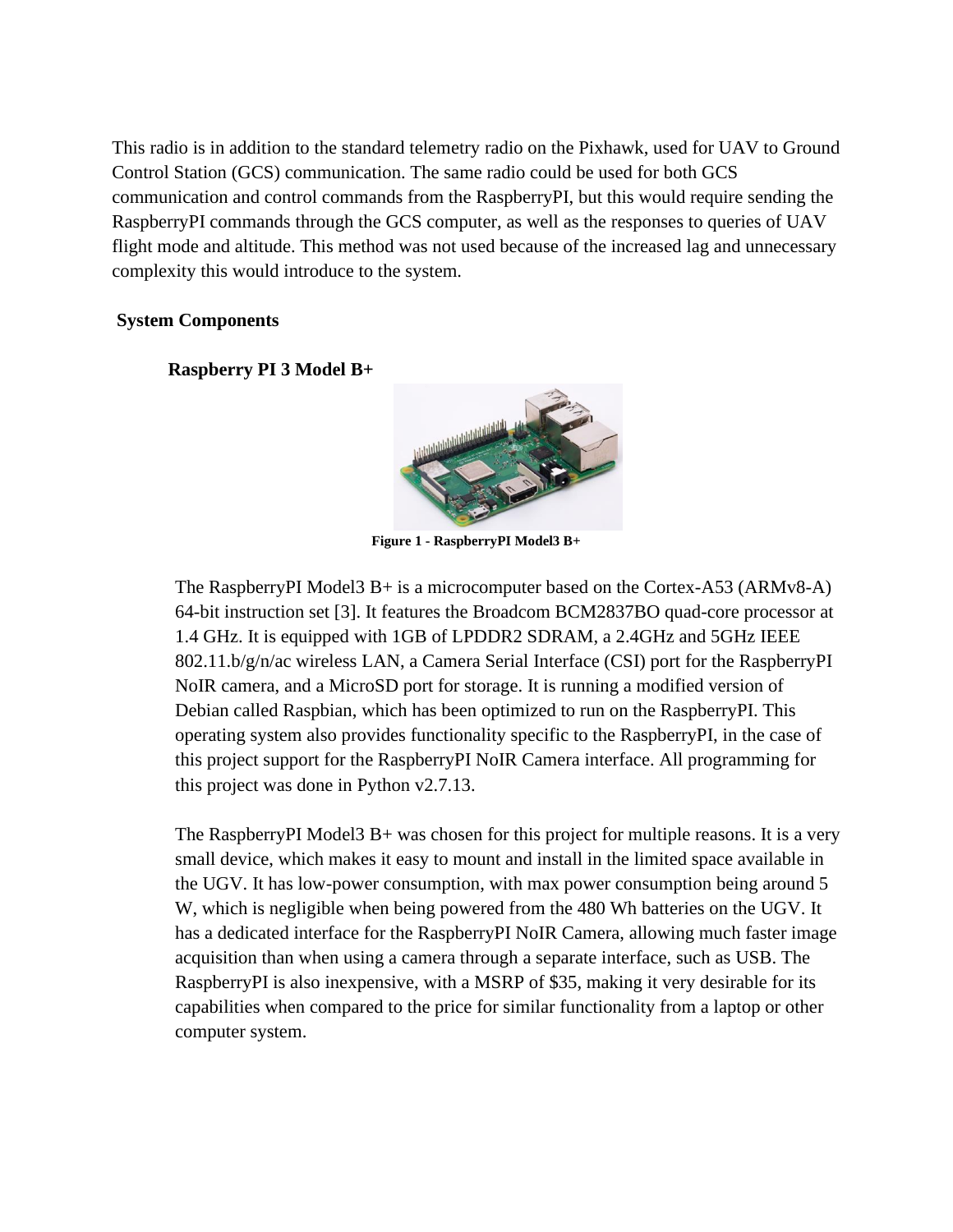#### **RaspberryPI NoIR Camera V2**



**Figure 2 - RaspberryPI NoIR Camera V2**

The RaspberryPI NoIR Camera V2 uses a Sony IMX219 8-megapixel sensor and does not employ a physical infrared filter like the majority of cameras [4]. It has a horizontal field of view of 62.2° and a vertical field of view of 48.8°. It was chosen for this project because of its dedicated interface with the RaspberryPI, the availability of the Picamera Python libraries, the V4L2 drivers which allow for unencoded image capture, and the ease of interfacing with OpenCV libraries which will be used for LED tracking.

#### **Pixhawk v1.0 Autopilot**



**Figure 3 - Pixhawk v1.0**

The autopilot controlling the UAV is the Pixhawk v1.0 running on the ARM Cortex M4 at 180 MHz [5]. This autopilot system has been proven to be very reliable and is easy to interface with due to its open source development. Unlike other commercial autopilot systems, such as DJIs Wukong-M system, its design supports easy modification and provides several communication interfaces, as well as extensive documentation on how to use and modify the operation of those interfaces. The available UART communication interface is used to inject flight control commands from the RaspberryPI, as well as provide feedback to the RaspberryPI on flight mode status.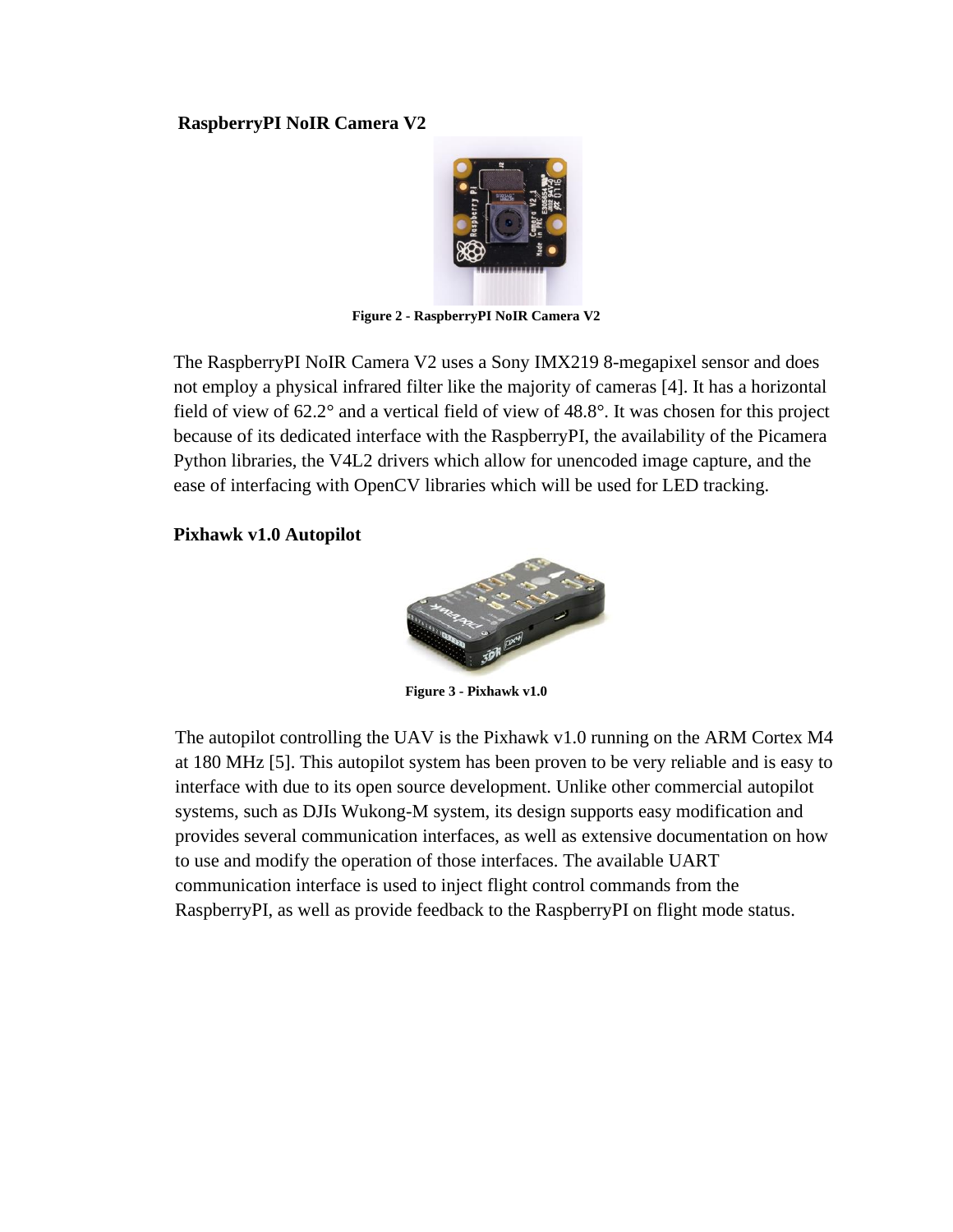#### **Tracking LEDs**



**Figure 4 - 1W 850 nm InfraRed LED, 465 nm Blue LED**

The central tracking LED on the UAV was chosen to be a 1 W 850 nm InfraRed LED [6]. This LED has a radiant power of 315 mW and a viewing angle of 140°. The LED package, including the pictured heat sink takes up a total area of 14.5 mm x 7.5 mm, making it small enough to easily mount on the UAV. It has a forward voltage of 1.9 V at an operating current of 700 mA, making it easy to integrate into the existing power system on the UAV. An IR LED was chosen for ease of separation from standard indoor light sources and for slightly better penetration of atmospheric disturbances, in this case smoke and dust in a damaged building or mine.

A pair of 465 nm blue LEDs were chosen for the forward LED indicators [7]. Initially a 625 nm LED, similar to the 850 nm, was chosen but it proved to be too close in spectrum to reliably identify, so the 465 nm blue LEDs were selected. The blue LEDs have a viewing angle of 45°, so 2 were mounted angled slightly away from each other to provide a wider detection angle. They have a forward voltage of 3.0 V at an 80 mA operating current, making them easy to integrate into the existing UAV power system. In order to protect the Pixhawk autopilot of the UAV, which runs on a DC-DC switching 5 V regulator attached to the onboard 4S battery, an additional DC-DC switching 5 V regulator was installed to provide power solely for the tracking LEDs. This was done to ensure that any failure or shorting of the LEDs would not also lead to the failure of the Pixhawk autopilot.

The LEDs are hardwired to the 5 V output of the regulator with current limiting resistors in series on the input. When compared to the current drawn by the UAV in flight, the additional current from the LEDs does not amount to a large impact on flight or charging time.

#### **Clearpath Husky UGV**

The landing/charging platform for the UAV, as well as the mounting location for the RaspberryPI and NoIR camera is a modified Husky UGV made by Clearpath Robotics [8]. The Husky is 99 cm x 67 cm x 39 cm and weighs 50 kg, with a maximum payload of 75 kg. It is powered by a 24 V 20 Ah Lead Acid battery, with 5 V, 12 V, and 24 V 5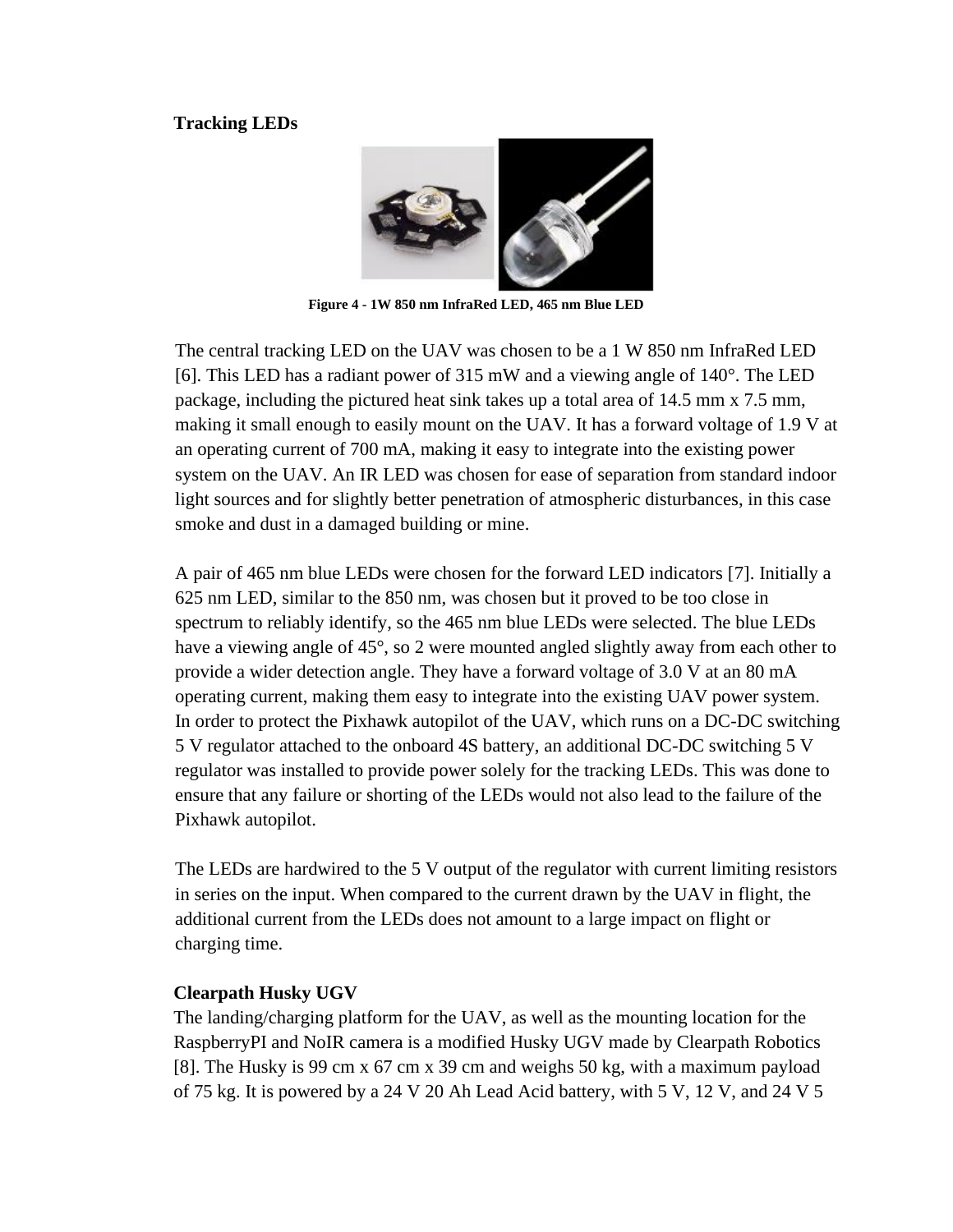A power supplies available. It has been modified with a landing platform for the UAV and an additional storage space under the landing platform for the charging system and supplemental charging batteries. The landing and charging platform and UGV modifications were designed and built by previous student for their master's project.

#### **RFD900+ Serial Modem**



**Figure 5 - RFD900+ Serial Modem**

The RFD900+ serial modem was chosen to provide flight control communication between the RaspberryPI and the Pixhawk autopilot on the UAV. The RFD900+ is a 915 MHz, 1 W transmit power, serial radio [9]. This radio has been previously used in UAVs built for operations for UAS CENTER, UNIVERSITY's UAV operations department, as well as numerous CEM drone class builds.

#### **Method of Identification**

#### **OpenCV**

This project uses OpenCV libraries to facilitate identification and tracking of the LEDs on the UAV. OpenCV, originally developed by Intel, is a free for use open source library released under a BSD license [10]. The fact that it is open source and very widely used in a variety of image tracking and object identification projects made it an ideal choice for this project, with many online tutorials and extensive documentation. The specific version used in this project is OpenCV2, built for Python 2.7.X. OpenCV also provides native support for the RaspberryPI and RaspberryPI NoIR camera.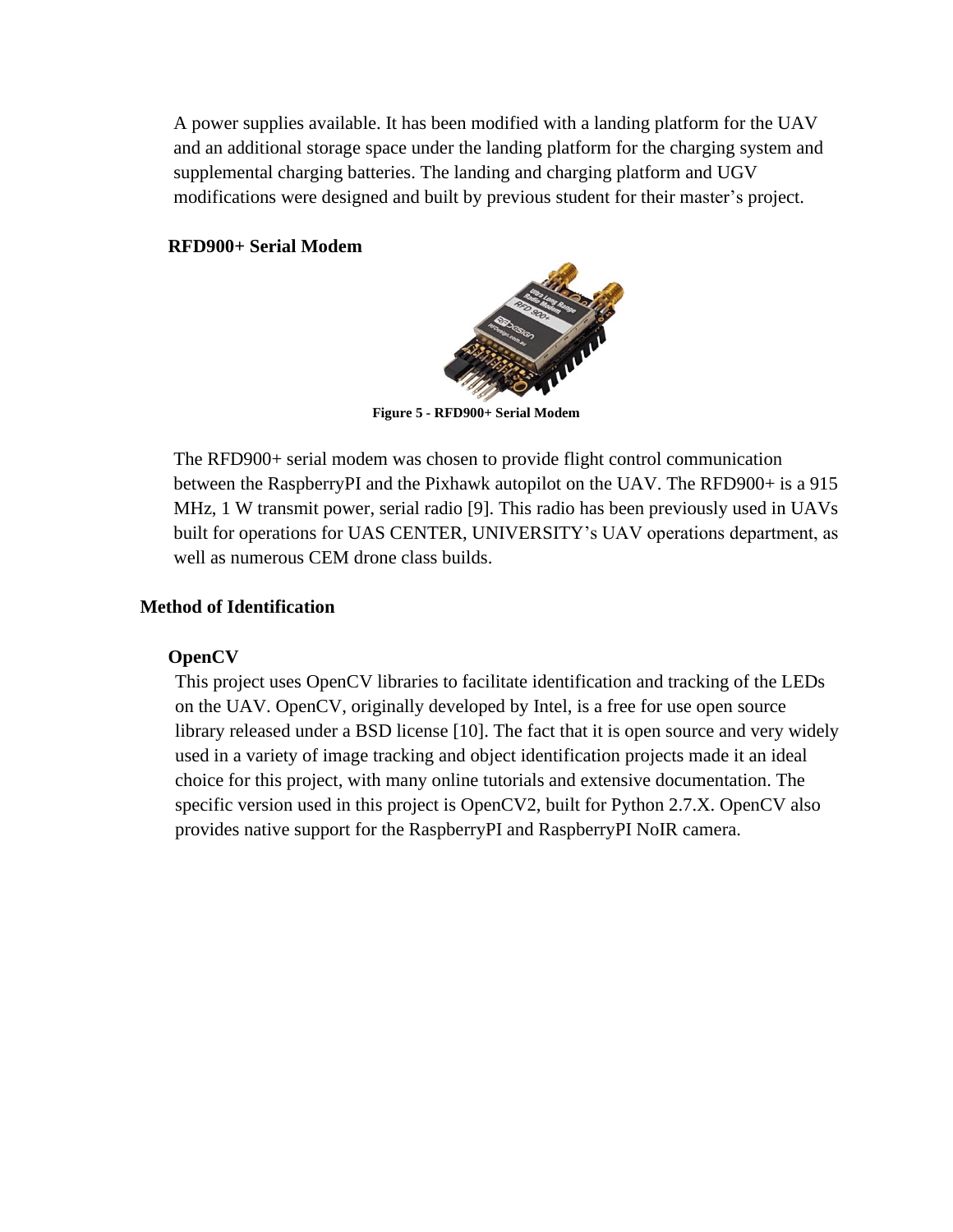#### **Basic Program Operation**



**Figure 6 - Program Flowchart**

The basic operation of the program is as follows:

- 1. The required OpenCV and Dronekit [11] packages are loaded and variables are initialized.
- 2. Connection to UAV is opened through RFD900+.
- 3. The program sets an upper and lower boundary in HSV color space for the LEDs.
- 4. A connection to the camera is opened and a 2 second wait is observed to allow the camera sufficient time to start up and self-adjust.
- 5. A loop is entered where the current frame is grabbed.
- 6. The grabbed frame is converted from BGR to HSV color space.
- 7. The image is masked with the cv2.inRange() function using the HSV color values for the LEDs.
- 8. Two passes of the function cv2.erode() are performed to reduce the noise in the mask as well as to draw in the edges of the detected LED.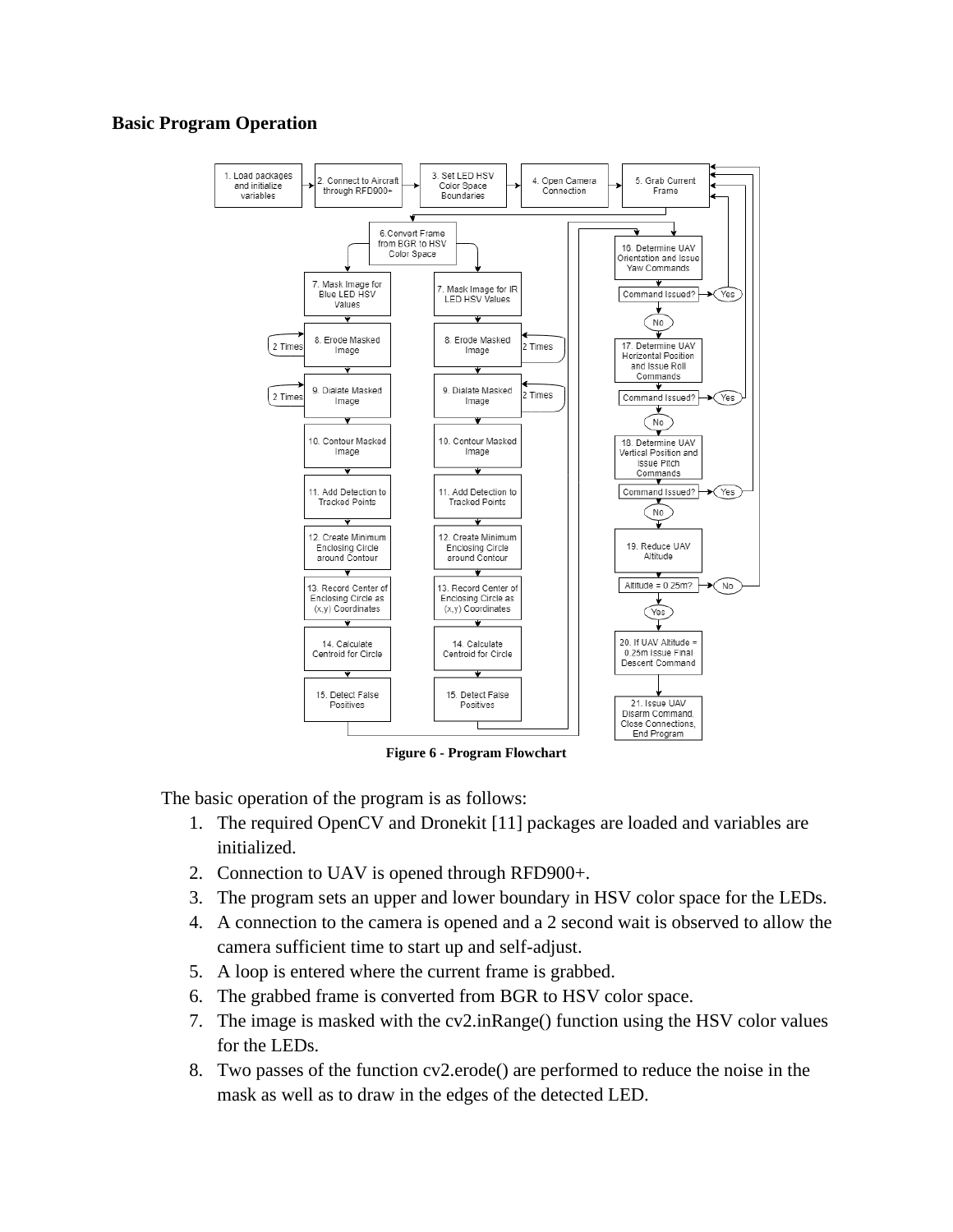- 9. Two passes of the function cv2.dialate() are performed on the mask to fill in the area of the detected LED.
- 10. The edges of the LED in the mask are defined using the function cv2.findContours().
- 11. If a positive detection has been made, then the detection will be added to the list of counted points for that LED.
- 12. A circular area enclosing the detected contour is created using the function cv2.minEnclosingCircle().
- 13. The center point of this circle is then calculated and saved as  $(x,y)$  coordinates.
- 14. The centroid of this circle is then calculated using the function  $cv2$  moments() on the created minimum enclosing circle.
- 15. In order to reduce false positives, the detected circle must span at least 3 pixels, if it does the detected circle is then drawn on the output image to indicate detection.
- 16. If both the IR and blue LEDs have been detected, then the orientation of the UAV is determined using the relative position of the LEDs and commands to either rotate clockwise or counterclockwise are issued until the blue LED is towards the top of the frame and aligned with the IR LED. The loop is then restarted.
- 17. If no rotation commands have been issued this loop then the horizontal position relative to the center of the image is calculated based off the IR LED, with commands being issued to bring the UAV into the horizontal center of the image. The loop is then restarted.
- 18. If no rotation commands and no horizontal movement commands have been issued this loop then the vertical position relative to the center of the image is calculated, with commands being issued to the UAV to bring it into the center of the image. The loop is then restarted.
- 19. If no rotation, horizontal, or vertical movement commands have been issued this loop the UAV is commanded to reduce altitude. The loop is then restarted.
- 20. Once the UAV reports its altitude as less than 0.25 meters, the UAV is commanded to drastically cut motor RPM and descend. This aggressive control is necessary because of the large influence that ground effect has when so close to the landing platform.
- 21. The UAV is then considered to have landed, disarm commands are issued, and the program is finished.

#### **Educational Breadth and Depth**

As this paper has demonstrated, there is an extensive breadth to the engineering disciplines involved in a project design such as this one that utilizes a UAV as its main platform. While the main bulk of the implementation is directly associated with computer engineering, the system could not be designed without knowledge of, and learning from, other disciplines.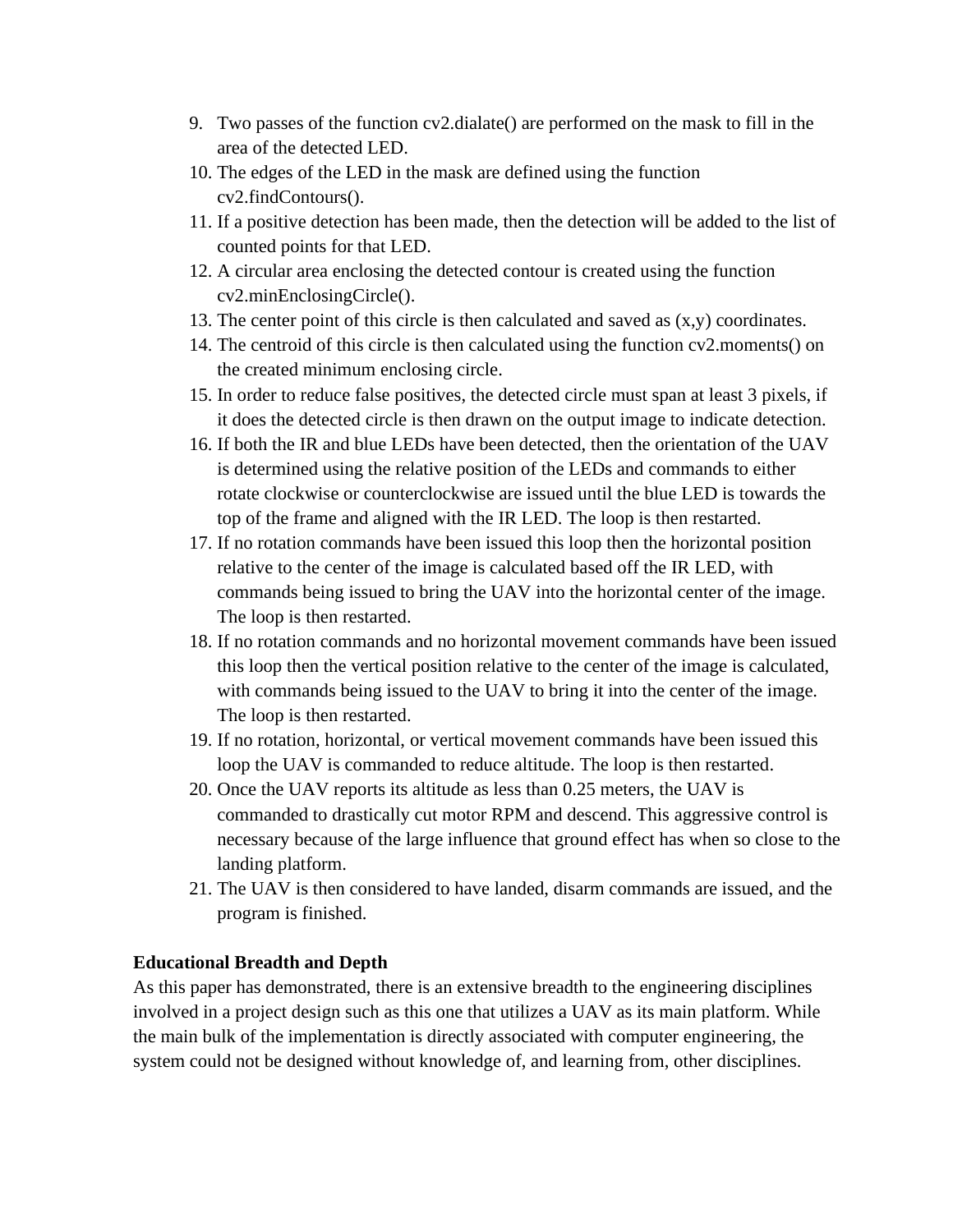Aeronautical engineering is necessary for being able to understand the flight behaviors of the UAV in a confined space, such as interior spaces this system is designed to be used in. One problem that came up during the terminal phase of the landing process was that the UAV would exhibit a tendency to float unexpectedly when on close approach to the landing platform. This led to an investigation into the ground effect experienced by rotary wing aircraft when landing.

Research was done into optics and how a camera actually receives and encodes the different spectrums of light it receives, even beyond the visual range it displays. Also into how different wavelengths of light behave in non-ideal environments such as when there are significant levels of gasses and particulates that may diffuse or occlude certain spectrums and would be expected to be present inside of a collapsed building or deep in a mine shaft. The lens of the camera also had to be considered and how it would distort the light and relative position of the image it passed through to the camera's sensor.

Image processing is the backbone of this system and this went beyond simple programming of the code to process the image but expanded to needing knowledge of the physical architecture of the processor running the program. Being able to do the processing quickly was paramount and being able to understand how the image was captured, encoded, buffered, and stored was integral to being able to utilize the relatively small processing power available in the RaspberryPI.

#### **Cost Analysis**

Below is a basic breakdown of the cost of this project. As with most broad ranging projects, the cost requires a bit of context to be understood as it pertains to this project. The primary expense involved is the Husky UGV, taking the vast majority of the price involved (\$50K). This UGV is heavily modified by a previous student graduate project, adding in a landing platform and the associated charging equipment. This project also is part of a larger, very specific, mission to support search and rescue operations in a mining environment and as such, requires much more complexity and ruggedness than would otherwise be necessary for this project alone. Someone wanting to emulate this project for other purposes, such as setting up a static remote station for data collection or just based from a ground vehicle with less rigorous requirements, would find this cost estimate to be many times their needed expenditure.

The portion of interest for anyone wanting to use this project as a roadmap should be the UAS, its associated hardware, and the RaspberryPI hardware. None of the UAS or RaspberryPI hardware is modified to the extent to render it unusable for other educational projects. This modularity is one of the great educational benefits for UAV related projects, they serve as a platform for multiple educational endeavors while still maintaining their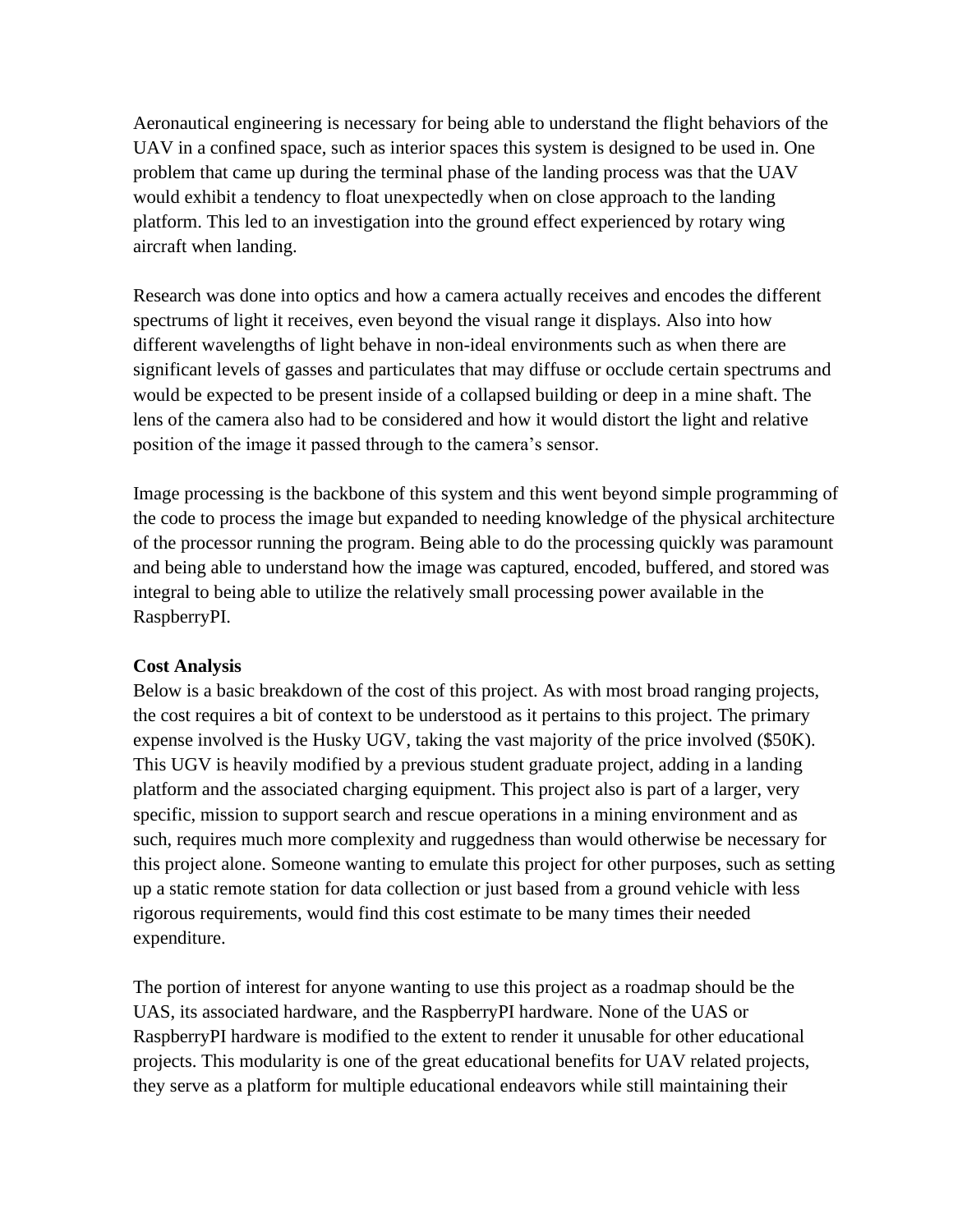functionality. The UAS in this project will still be used for further design projects, flight training, and educational outreach for several years before it becomes obsolete.

| <b>Item</b>             | Price (\$) |
|-------------------------|------------|
| <b>UAV Hardware</b>     | 589        |
| Pixhawk Autopilot       | 100        |
| RFD 900+ Serial Modem   | 198        |
| <b>Tracking LEDS</b>    | 10         |
| Raspberry PI 3 Model B+ | 54         |
| <b>NoIR Camera V2</b>   | 28         |
|                         |            |
| <b>Total</b>            |            |

**Table 1 – Project Cost Analysis**

#### **Lessons Learned**

The greatest benefit of a project like this is not necessarily the knowledge gained from designing this specific system, but in how to identify and investigate problems outside of my concentration when studying engineering. My undergraduate electrical engineering degree was in communications and the majority of my graduate studies were in command and control, microprocessor architecture, and image processing. This project effectively utilized all of those studies as well as forcing me to expand my learning outside of a regulated classroom and to learn how to research unfamiliar topics on my own, and utilize resources and faculty available through the university, in a way that I hadn't needed to do in a regular curriculum. Being able to incorporate all of the varying aspects of what I had learned and bring them together into a fully realized system I could see working in front of me, gave me a motivation and satisfaction that I never found present when doing a theoretical paper design or when just going through the steps of a project that is basically laid out for me similar to most lab projects. Identifying an unfamiliar problem and understanding what questions need to be asked to find a solution to that problem is something that this project taught me in a way that I would find difficult in absorbing the same way from a lecture style environment.

This project not only gives the basis for an operational unit for use by ACUASI, but also an opportunity for more projects by future students wishing to continue their own education. Developing UAS and associated systems is a continuing process, with each step building off the last. This may give the basis for another student to build a remote operations platform, something that could be set in place in a remote location to provide long term data collection. It could also allow for a science student to collect data for their future graduate project, or maybe a future electrical engineer will use this as inspiration and build an improved method for accomplishing the same goal. Engineering and sciences are built off of the advancements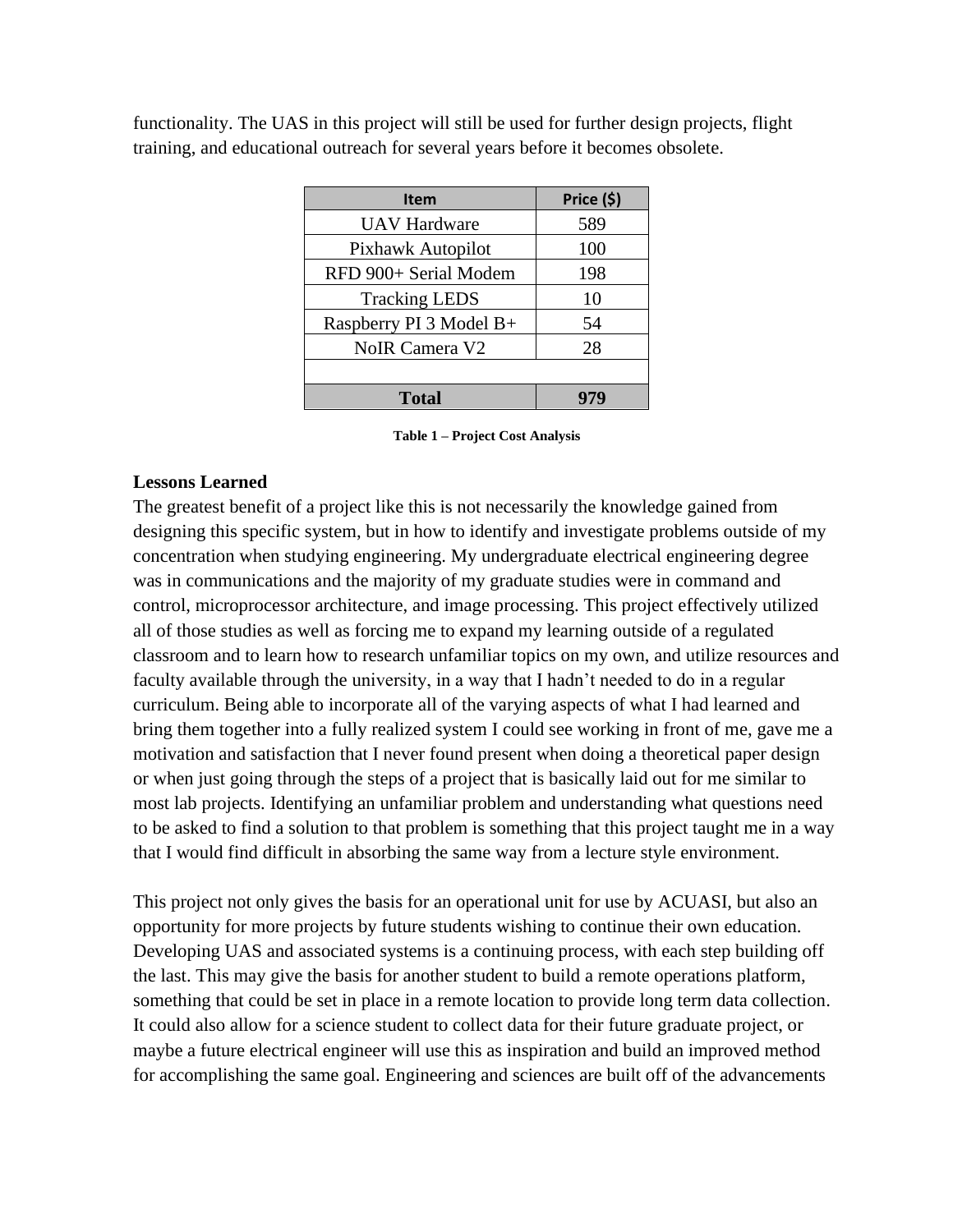of what has previously been done and the boom in UAS use and research is just one further step in that path.

New students should seek out projects such as this one for the express reason of it not being limited to an individual discipline. The classroom learning is just a foundation; a way to help teach you how to learn, not just what you need to know. I may never use the exact knowledge from a wide ranging project like this one again, but having the opportunity to learn how to approach new and unknown topics is the greatest benefit that I will take with me from this project for the rest of my career.

#### **Educational Reference and Context**

This paper serves two-fold as a reference for future students and educators. The technical aspects are important because they give a firm and detailed context to the subsystem itself and how it fits into the greater system and mission it is designed for. Having an in-depth description and analysis of the technical aspects of this design can serve as a guide on how to complete this or a similar project, as well as opening up this specific project to new ideas and methods from others in the future, an essential part of the growth of engineering. The technical aspects however are lifted up when the context of the student experience is added to it. Trying to divorce the 2 aspects, technical and personal, of an educational experience often removes context which is important to understanding the benefits of a project such as this one.

While there is no replacement for the technical education learned in classrooms, by necessity it is often relegated to extremely specific and short-term instruction. This paper serves to highlight how getting a student involved in interdisciplinary education early on in their undergraduate studies can serve to fill the gaps that are often left by classroom learning.

Educators and students should strive to find ways to implement interdisciplinary engineering as early as possible in a student's degree program. While this particular project highlights UAS system design, the important part is to find something that forces the student outside of their chosen concentration while still incorporating important aspects of that concentration. One roadblock in this method of outside the classroom learning is it needs to be continuous and long term. Having complex, but short, projects doesn't give the same benefit as a long term, consistent, design. This isn't to imply that a large project can't be broken down into manageable parts, it just needs to all relate together to give the full impact to the student.

There are many clubs and extra activities for certain engineering disciplines, such as a bridge building team for civil engineers or a micro-mouse team for computer engineers. The benefit of these kinds of activities is clear, they reinforce the classroom teaching in a longer term and engaging way. The problem however is that these teams are often solely composed of students in a single discipline with little regard for learning outside of their field. In my experience in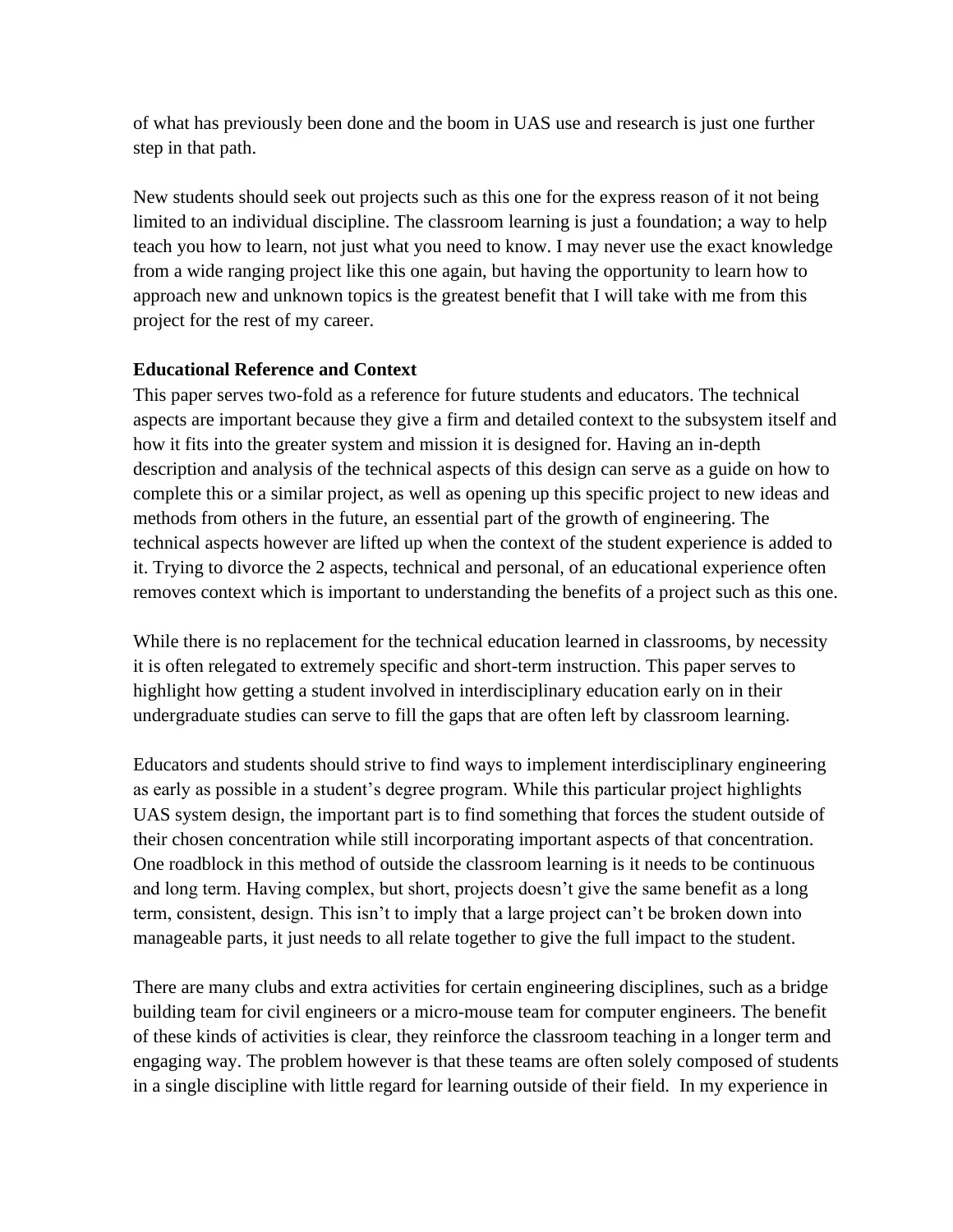UAS design, in this project and in others, the exposure to mechanical and aerospace engineering students, practices, and principles only served to enhance my overall graduate and undergraduate learning. Understanding your own field of study is important, understanding the context of that field within the wider world of engineering is crucial.

#### **Protecting Opportunities (Senior Author Perspective)**

The previous project and story described by the primary author of this paper highlights the importance of providing aerospace-related opportunities to our students. As noted, many schools cannot afford the expense or complexity of providing a full aerospace engineering program. However, sometimes offering what we can, when we can, can truly make a huge difference to one or more students…and sometimes a single student can go on to make a huge impact to the school's academics, research, and partnered organizations.

As a result of this student's participation in ad hoc opportunities and his subsequent contributions, the school's academic program has been substantially enriched in terms of: (1) Academics. The quality of offered aerospace/electrical engineering courses have been improved through mentoring and teaching assistantships performed by this student. (2) Engineering Projects. As a result of this student's work and collaboration with others, the school's graduate and undergraduate programs have multiple viable research projects to act as springboards for future efforts.

(3) Applied Research. The school's UAS center has received high-quality UAS platforms to both conduct future research and participate in public service operations. In addition, the center has benefitted directly from the student's computer communications expertise as an intern and then as an employee on several important grants and other sponsored work.

Clearly, this (now former) student has also benefitted personally and professionally from participating in the aerospace opportunities afforded him at the school. He has gone on to a promising technical engineering career and I fully expect that his love for learning and teaching will eventually find its way back to some university in the future. Such skillsets can be developed and nurtured through our programs, even when these are catch-as-catch-can.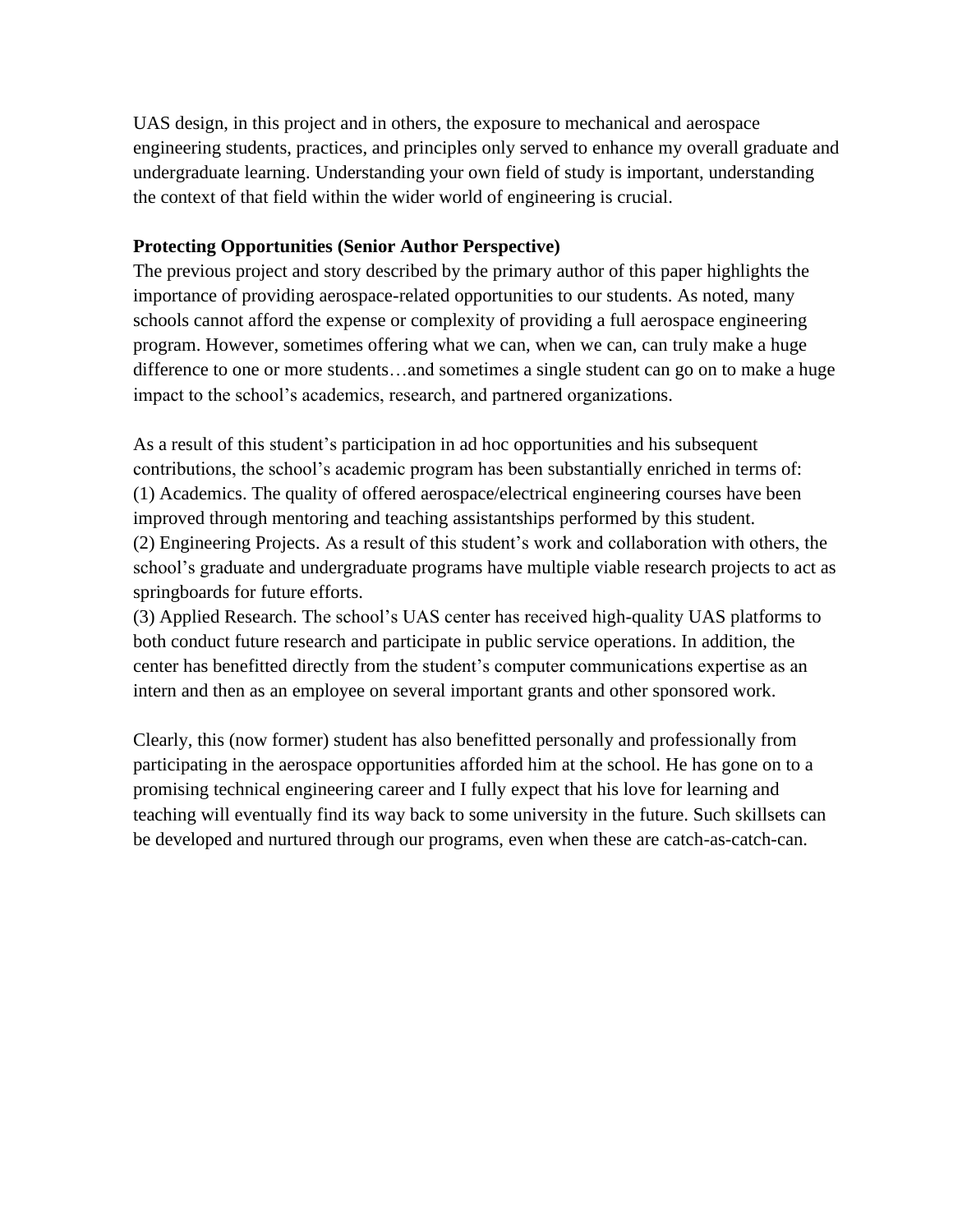# **Appendices**

### **References**

- [1] "Conceptual Design of a Test Bed for Miner Rescue," R.A.M. Munny, A Project Submitted in Partial Fulfillment of the Requirements For the Degree of Master of Science In Electrical and Computer Engineering, UNIVERSITY, May 2019
- [2] "Latching Mechanism Between and UGV Team for Mine Rescue," S. Hoffman, A Project Submitted in Partial Fulfillment of the Requirements for the Degree of Master of Science in Mechanical Engineering, UNIVERSITY, August 2017
- [3] "Raspberry Pi 3 Model B," *Raspberry Pi*. [Online]. Available: https://www.raspberrypi.org/products/raspberry-pi-3-model-b-plus/. [Accessed: 19-Apr-2019].
- [4] "Pi NoIR Camera V2," *Raspberry Pi*. [Online]. Available: https://www.raspberrypi.org/products/pi-noir-camera-v2/. [Accessed: 19-Apr-2019].
- [5] "Pixhawk 1," *Pixhawk 1 · PX4 v1.8.2 User Guide*. [Online]. Available: https://docs.px4.io/en/flight\_controller/pixhawk.html. [Accessed: 19-Apr-2019].
- [6] *IR-1W-850 Datasheet*. [Online]. Available: https://d114hh0cykhyb0.cloudfront.net/pdfs/IR-1W-850.pdf. [Accessed: 19-Apr-2019].
- [7] *YSL-R1042B5C-D13 Blue LED Datasheet*. [Online]. Available: https://www.sparkfun.com/datasheets/Components/LED/Blue-10mm.pdf. [Accessed: 19- Apr-2019].
- [8] "Husky UGV Outdoor Field Research Robot by Clearpath," *Clearpath Robotics*. [Online]. Available: https://www.clearpathrobotics.com/husky-unmanned-ground-vehicle-robot/. [Accessed: 19-Apr-2019].
- [9] "RFD 900 Modem," *RFDesign*. [Online]. Available: http://store.rfdesign.com.au/rfd-900pmodem/. [Accessed: 19-Apr-2019].
- [10] "OpenCV," *OpenCV*, 17-Apr-2019. [Online]. Available: https://opencv.org/. [Accessed: 19-Apr-2019].
- [11] "Dronekit for Python," *Dronekit*, 15-Feb-2019. [Online]. Available: https://python.dronekit.io/. [Accessed: 19-Apr-2019].